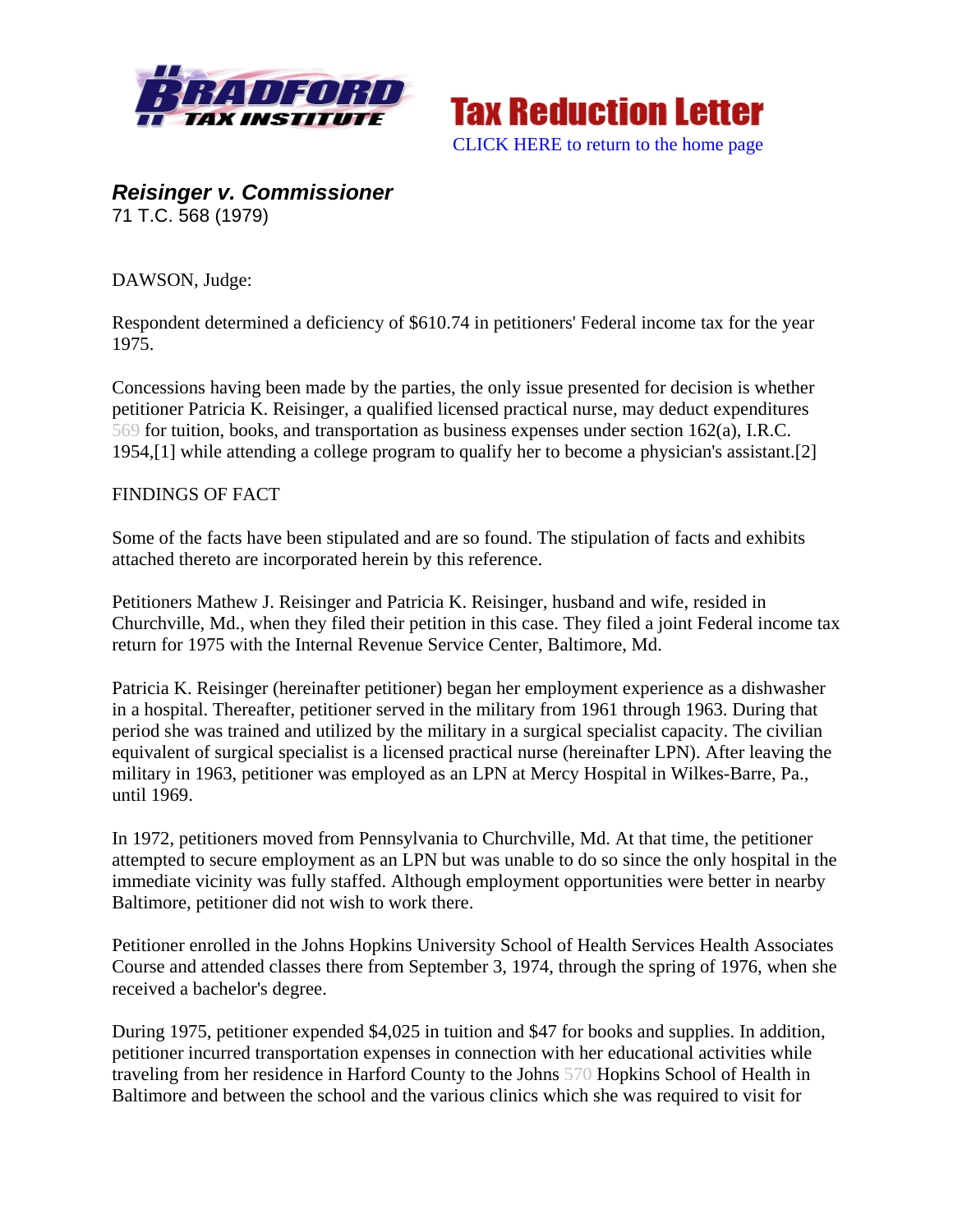practical experience. Petitioner was not gainfully employed while attending Johns Hopkins. She did, however, work without compensation for Sadowsky Surgical Associates during the summer of 1975 for experience.

The Health Associates course is an accredited program which qualifies its graduates to take the primary care physician's assistant certifying examination of the National Commission on the Certification of Physician's Assistants (hereinafter NCCPA). Passing this examination permits an individual to be registered as a certified physician's assistant by the Maryland State Board of Medical Examiners.

The regulations for a licensed physician's delegation of duties to a physician's assistant promulgated by the Maryland State Board of Medical Examiners define a physician's assistant as an individual other than a licensed physician who, after adequate training and registration by the Maryland State Board of Medical Examiners, may perform certain duties that would otherwise be performed by persons licensed to practice medicine.

The Maryland State Board of Medical Examiners provides for two types of physician's assistants: (1) National board certified applicants which are those persons who successfully complete the examination for physician's assistant and (2) noncertified applicants which are those persons who by reason of their prior training, skill, experience, or background may be qualified to perform certain delegated duties but who may not have taken or successfully completed the NCCPA examination for physician's assistant.

In August 1976, petitioner applied for physician's assistant registration as a board certified applicant. She was provisionally accredited pending successful completion of the NCCPA examination. At the same time, the petitioner took a position with Sadowsky Surgical Associates as a physician's assistant. While employed by Sadowsky Surgical Associates, petitioner was engaged both in the performance of services ordinarily performed by a physician's nurse or other office assistants (for example, taking blood pressure and temperature, giving injections, changing dressings) and those ordinarily performed by a physician. Thus, petitioner conducted routine physical examinations and made preliminary diagnoses of patients, performed 571 minor surgical procedures, and assisted the surgeons in major surgery. Petitioner terminated her employment with Sadowsky Surgical Associates in August 1977 because she was not satisfied with the extent of her job responsibility. Petitioner has since been unemployed, although she expects to seek work as a physician's assistant as soon as she and her husband have completed their move back to Pennsylvania. Petitioner did not pass the NCCPA examination and has postponed registering to take the examination again until she determines if passage of the NCCPA examination will be necessary to qualify as a physician's assistant under Pennsylvania law.

#### OPINION

Section 162 allows a deduction for ordinary and necessary business expenses. Section 1.162-5, Income Tax Regs., provides guidelines for determining those educational expenses which are ordinary and necessary expenses incident to a taxpayer's trade or business. Those regulations provide in pertinent part: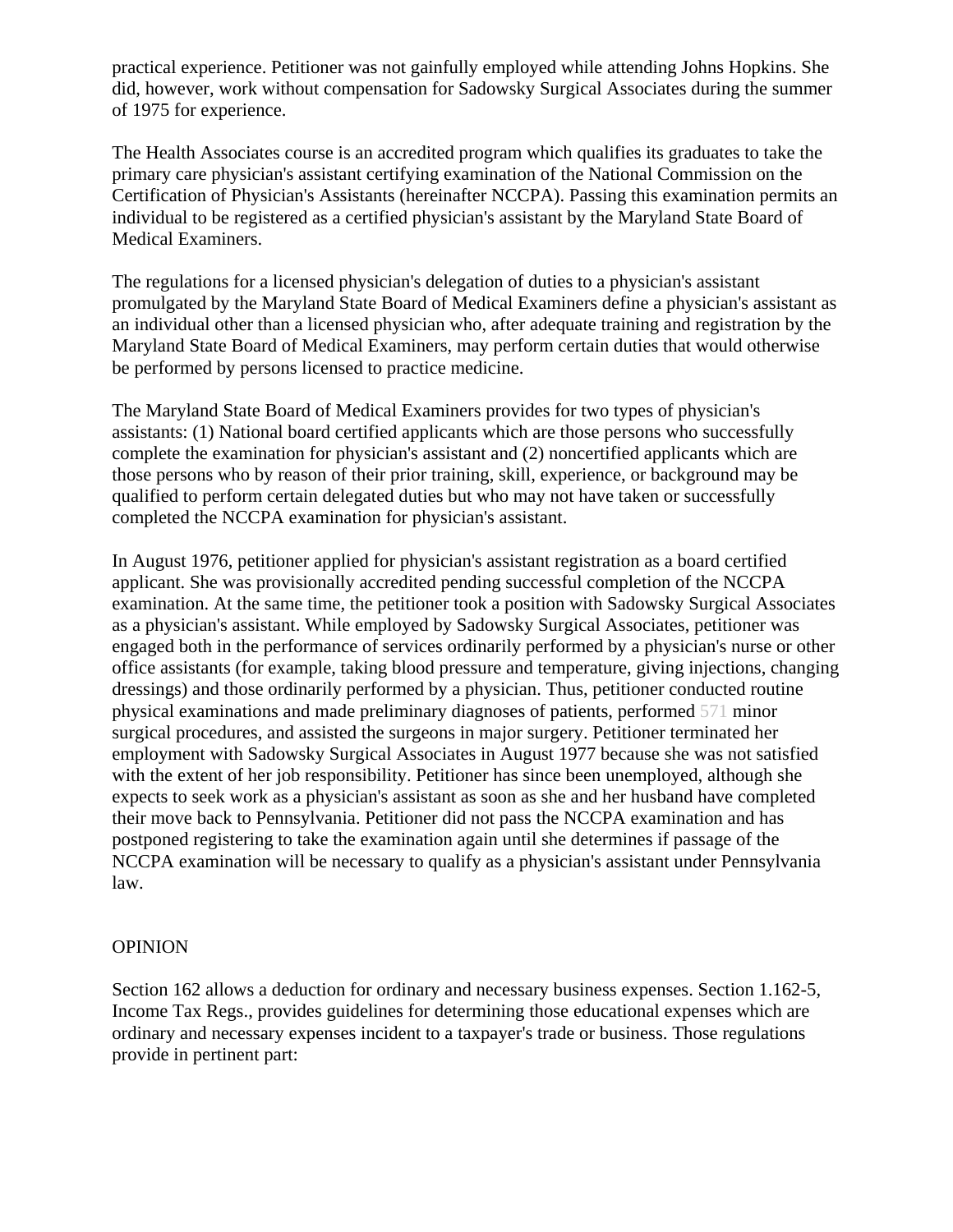(a) General rule. Expenditures made by an individual for education \* \* \* which are not expenditures of a type described in paragraph  $(b)(2)$  or (3) of this section are deductible as ordinary and necessary business expenses (even though the education may lead to a degree) if the education—

(1) Maintains or improves skills required by the individual in his employment or other trade or business, or

\* \* \* \* \* \* \*

(b) Nondeductible educational expenditures—(1) In general. Educational expenditures described in subparagraphs (2) and (3) of this paragraph are personal expenditures or constitute an inseparable aggregate of personal and capital expenditures and, therefore, are not deductible as ordinary and necessary business expenses even though the education may maintain or improve skills \* \* \*

\* \* \* \* \* \* \*

(3) Qualification for new trade or business. (i) The second category of nondeductible educational expenses within the scope of subparagraph (1) of this paragraph are expenditures made by an individual for education which is part of a program of study being pursued by him which will lead to qualifying him in a new trade or business. \* \* \*

Petitioner contends that she is in the trade or business of practical nursing and that the program of study undertaken at the Johns Hopkins School of Health merely served to maintain or improve her skills in that field. Moreover, petitioner maintains that the program did not really qualify her for a new 572 trade or business since a physician's assistant performs duties no different from those previously handled by a licensed practical nurse. She also asserts that we should ignore the separate statutory classifications under Maryland law for the registration of physician's assistants and licensed practical nurses since she believes that they are not truly indicative of any job differentiation.

Respondent, on the other hand, contends that petitioner was not in the trade or business of practical nursing when she enrolled in the Health Associates program at Johns Hopkins in 1974 since she had been unemployed for the previous 5 years. Thus, respondent maintains, petitioner had no trade or business to support an ordinary and necessary business deduction. Alternatively, respondent asserts, if petitioner was in the trade or business of practical nursing, the program qualified her for a new trade or business, physician's assistant, with job duties, functions, and responsibilities which are different from those found in a practical nurse's position.

We agree with each of respondent's contentions. First, petitioner was not in the trade or business of practical nursing when she entered Johns Hopkins Health Associates program in 1974. Whether activities carried on by an individual can be characterized as those of a trade or business under section 162(a) is a question of fact. Ford v. Commissioner, 56 T.C. 1300, 1307 (1971), affd. 487 F.2d 1025 (9th Cir. 1973); Corbett v. Commissioner, 55 T.C. 884, 887 (1971); Furner v. Commissioner, 393 F.2d 292 (7th Cir. 1968), revg. 47 T.C. 165 (1966); Canter v. United States, 354 F.2d 352 (Ct. Cl. 1965). In order for an expenditure to be deductible as a business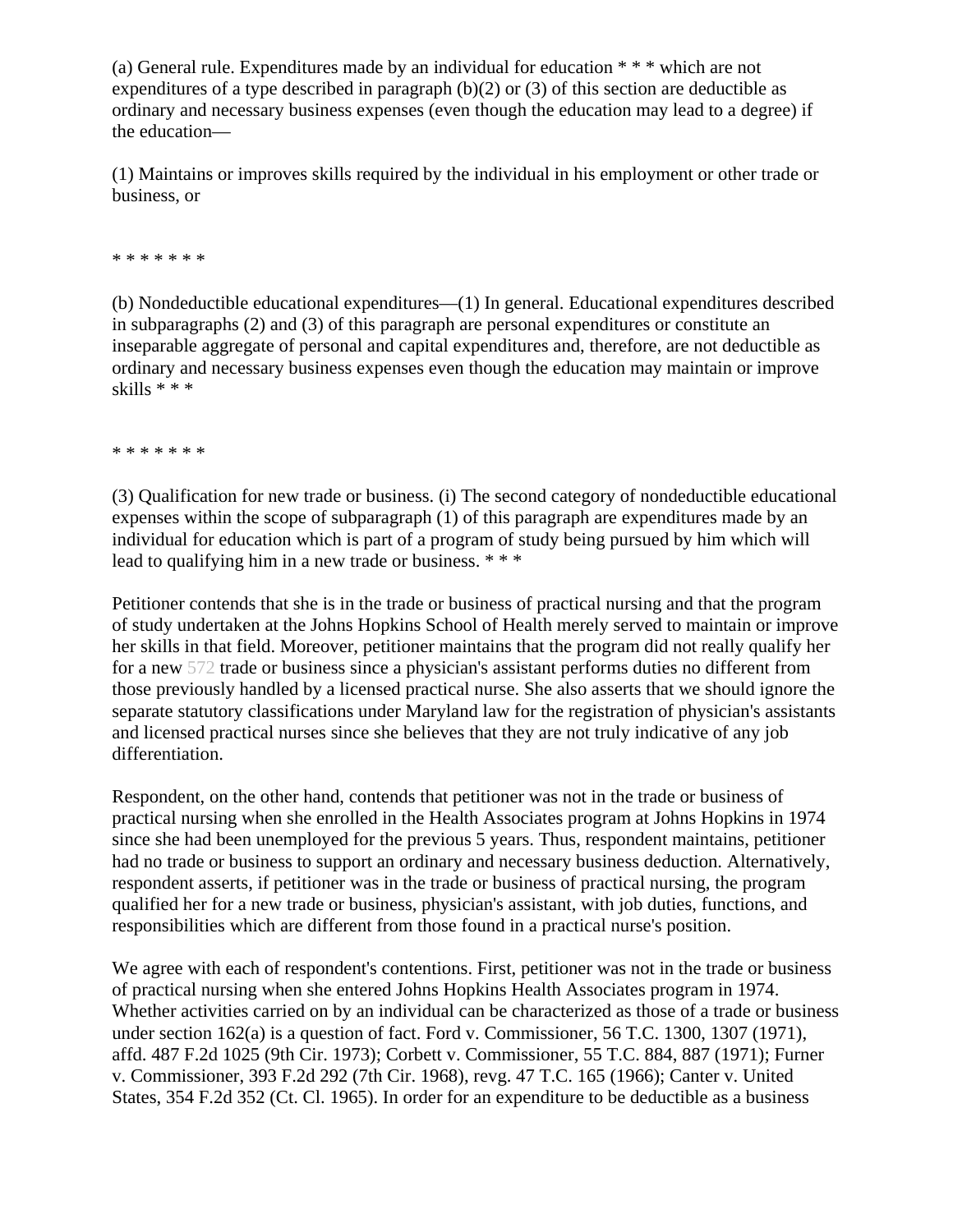expense, such expenditure must relate to activities which amount to the present carrying on of an existing business. Koons v. Commissioner, 35 T.C. 1092, 1100 (1961). Although currently unemployed, a taxpayer can still be engaged in a trade or business if he or she was previously involved in and intends to return to that trade or business. Haft v. Commissioner, 40 T.C. 2, 6 (1963). Amounts expended in preparation for the resumption of business at some indefinite future time, however, are not deductible. Owen v. Commissioner, 23 T.C. 377, 381 (1954); Frank v. Commissioner, 20 T.C. 511, 514 (1953). Mere membership in good standing in a profession does not constitute carrying on a trade or business. Owen v. Commissioner, supra at 381.

573 In the present case, petitioner ceased working as a licensed practical nurse in 1969 for presumably personal reasons. For the next three years she did not actively seek employment as a licensed practical nurse. When petitioner and her husband moved to Maryland in 1972, she made an effort to obtain a practical nursing position but was unable to secure employment in the immediate vicinity of her residence. Petitioner did not seek employment in nearby Baltimore where opportunities were apparently far greater. However, petitioner subsequently commuted to Baltimore to attend the Health Associates program. Consequently, we conclude that her period of unemployment was for personal reasons and constituted an abandonment of her previous trade or business.

In Canter v. United States, 354 F.2d 352 (Ct. Cl. 1965), the Court of Claims held that a taxpayer who had resigned her nursing position to attend college on a full-time basis to obtain a bachelor of science degree in nursing could not properly deduct the educational expense because she was no longer in the trade or business of nursing. Of critical importance to the Court of Claims was the lack of remunerative activity by the taxpayer during her schooling and the lack of any direct relationship between her previous job (such as a temporary leave of absence) and school.

In Furner v. Commissioner, 393 F.2d 292 (7th Cir. 1968), revg. 47 T.C. 165 (1966), the Seventh Circuit held that a taxpayer who resigned her teaching position to pursue full-time study because she could not obtain a leave of absence, yet fully expected to return to teaching upon completion of her educational program, had not given up her trade or business. Thus, educational expenses which maintained or improved her skills were deductible. See also Ford v. Commissioner, 56 T.C. 1300 (1971), affd. 487 F.2d 1025 (9th Cir. 1973); Picknally v. Commissioner, T.C. Memo. 1977-321.[3]

Here the petitioner did not leave her nursing position in 1969 to either immediately or shortly thereafter attend a full-time program in her field. She merely stopped working. She remained unemployed up to and through the commencement of her course of study at Johns Hopkins in 1974. Moreover, unlike the 574 situation in Haft v. Commissioner, 40 T.C. 2 (1963), petitioner did not actively seek employment subsequent to 1969. Her efforts in 1972 to obtain employment were minimal at best. Although a temporary cessation of employment does not always indicate that a certain trade or business has been terminated (Haft v. Commissioner, supra at 6), the record here does not provide persuasive evidence that petitioner could be considered as being in the trade or business of nursing for the year she seeks a business deduction for educational expenses. Since petitioner has not demonstrated that she was in the trade or business of nursing in 1975, she is not entitled to any deduction for educational expenditures under section 162.

Even if we assumed that petitioner could be considered as being in the trade or business of practical nursing in 1975, we think the claimed deduction for educational expenses should still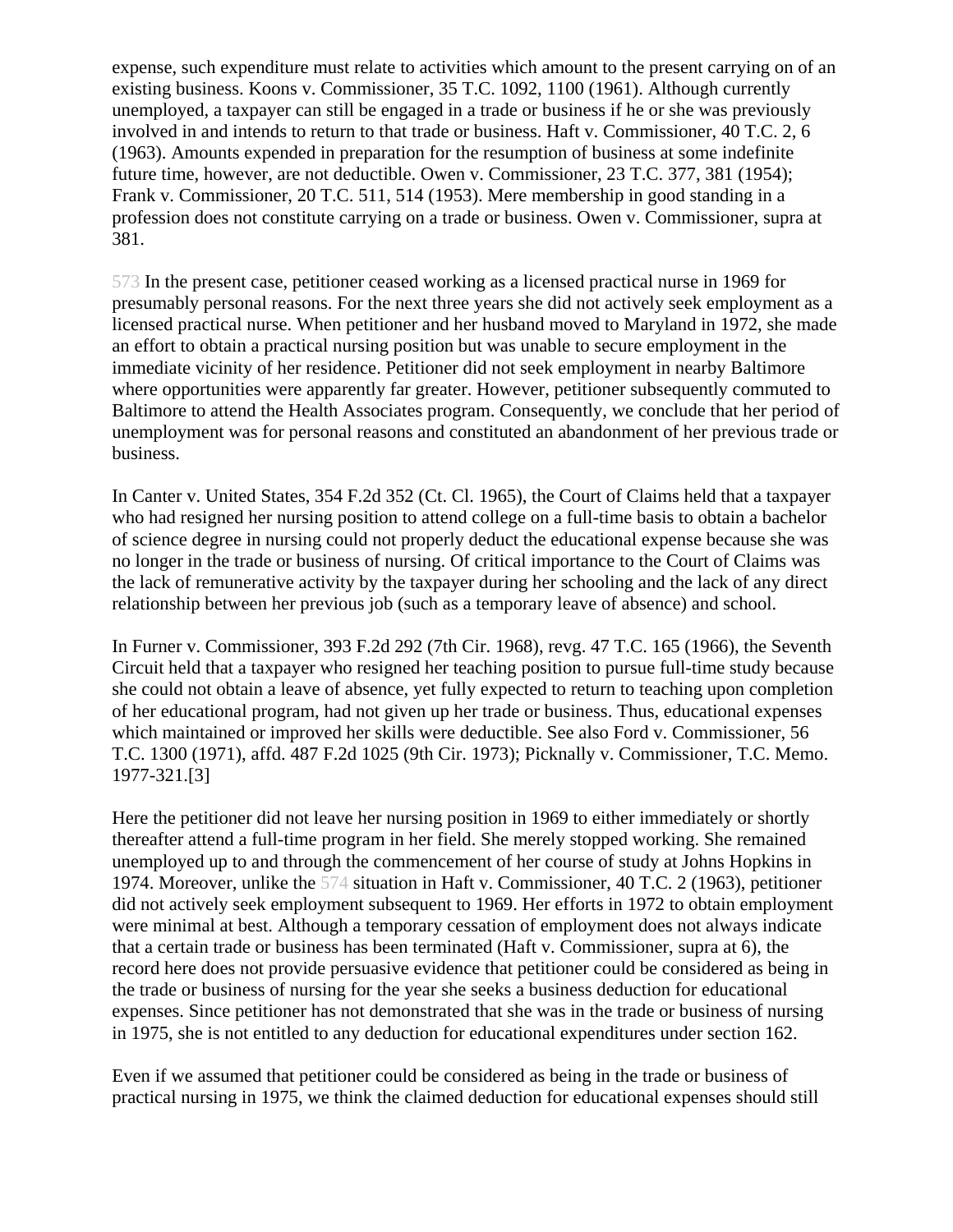be disallowed. While it is not disputed that the program at Johns Hopkins would maintain or improve her skills in practical nursing, the critical inquiry is whether the educational expenditure qualified petitioner for a new trade or business. If so, the expense is clearly nondeductible. Sec. 1.162-5(b)(3), Income Tax Regs. In this regard, we have adopted a commonsense approach where we have been required to decide whether an educational program qualified a taxpayer for a new trade or business. Grover v. Commissioner, 68 T.C. 598, 601 (1977); Davis v. Commissioner, 65 T.C. 1014, 1019 (1976); Glenn v. Commissioner, 62 T.C. 270, 275 (1974); Weiszmann v. Commissioner, 52 T.C. 1106, 1109 (1969), affd. per curiam 443 F.2d 29 (9th Cir. 1971). "If substantial differences exist in the tasks and activities of various occupations or employments, then each such occupation or employment constitutes a separate trade or business." Davis v. Commissioner, supra at 1019. Thus, this Court has held that a licensed public accountant is in a different trade or business from a certified public accountant. Glenn v. Commissioner, supra. In addition, we have held that a registered pharmacist is in a different trade or business from an intern pharmacist, even though such an intern may perform many of the same tasks as a registered pharmacist. Antzoulatos v. Commissioner, T.C. Memo. 1975-327.

In the present case, petitioner's educational program both qualified her to take the physician's assistant certifying 575 examination (NCCPA) and provided her with the necessary training to enter that field, even as an uncertified registrant.[4] 576 Petitioner's argument that we should ignore the separate statutory classifications that Maryland has enacted for the positions of physician's assistant and practical nurse on the ground that both fields are the same in terms of job function and responsibility is without merit. A practical nurse, under Maryland law—

is a recognized member of the health professional team performing an integral part of nursing. "Licensed practical nursing" means the performance of the following acts in a team relationship with other licensed health professionals:

- (i) The administration of treatment and medication as prescribed.
- (ii) Aiding in rehabilitation.
- (iii) Promoting preventive measures in community health.
- (iv) Giving counsel.

(v) Acting to safeguard life and health.

(vi) Teaching and supervising commensurate with the nurse's education and demonstrated competencies.

(vii) The performance of additional acts authorized by the Board of Examiners of Nurses through its rules and regulations. [Md. Ann. Code art. 43, sec. 291 (Supp. 1978)].

A physician's assistant as defined by the NCCPA:

perform[s] an evaluative function; they are capable of eliciting a complete history and performing routine physical examinations on all types and ages of patients and across all body systems. Additionally, PA's can order non-life-threatening diagnostic and test procedures, and can interpret results and isolate abnormalities. They are also trained to carry out specific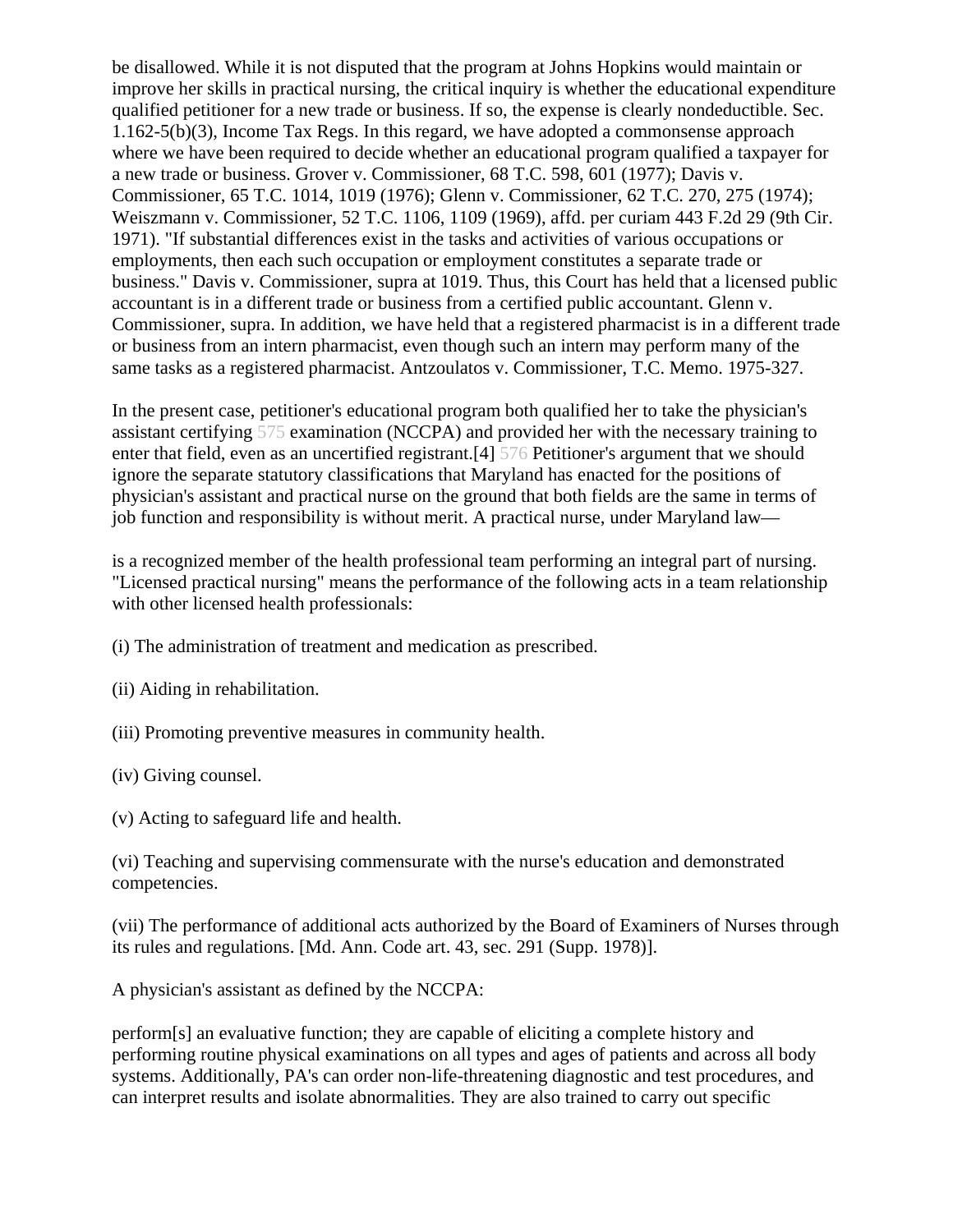management regimens under physician direction and to take necessary, immediate action to preserve life in emergency situations. They often perform minor surgical services (e.g., removal of foreign objects from eyes, minor sutures, etc.). It is important to emphasize that PA's are not independent; they must work under physician supervision, and the identified physiciansupervisor is clearly responsible for the PA's professional activity. [Information Bulletin from NCCPA to Applicants (1976 ed.)]

In addition, a physician's assistant is defined in the regulations promulgated pursuant to Md. Ann Code art. 43, sec. 122(b)(6) (Supp. 1978) as follows:

"Physician's Assistant" means an individual other than a licensed physician who, after adequate training and registration by the Maryland State Board of Medical Examiners, may perform certain duties that would otherwise be performed by persons licensed to practice medicine.

577 Physician's assistants must comply with a number of registration and certification requirements under the auspices of the Maryland State Board of Medical Examiners. They are in no way subject to the jurisdiction or control of the Maryland Board of Nursing Examiners. Md. Ann. Code art. 43, sec. 122(b)(6) and (d) (Supp. 1978).

Perhaps the most telling evidence that the two fields are not the same was the testimony of petitioner's husband concerning the duties petitioner engaged in as a physician's assistant upon her graduation from Johns Hopkins. Petitioner, we were told, performed minor surgery, made preliminary diagnoses and performed physical examinations for Sadowsky Surgical Associates. These duties, we think, go beyond the normal realm of practical nursing duties.

Accordingly, we conclude that petitioner's educational expenditures qualified her for the new trade or business of physician's assistant, even if she were still in the practical nursing profession. Moreover, since we have determined that petitioner in fact was not in any trade or business while attending Johns Hopkins, her transportation expenses are not deductible. See Zimmerman v. Commissioner, 71 T.C. 367 (1978).

To reflect concessions made by both parties,

Decision will be entered under Rule 155.

[1] Unless otherwise indicated all statutory references are to the Internal Revenue Code of 1954, as amended and in effect for the year in issue.

[2] The parties were directed to file briefs by Nov. 13, 1978. Respondent filed his brief on Nov. 6, 1978. Petitioners have not filed a brief, although the Court has considered their oral arguments made at the trial.

[3] Petitioner's reliance on this case is misplaced. In Picknally, the taxpayer had left his employment to immediately enter graduate school. We held that the taxpayer was still in the trade or business of teaching or educational administration while in graduate school.

[4] The regulations issued pursuant to Md. Ann. Code art. 43, sec. 122(b)(6)(Supp. 1978) provide, inter alia, that: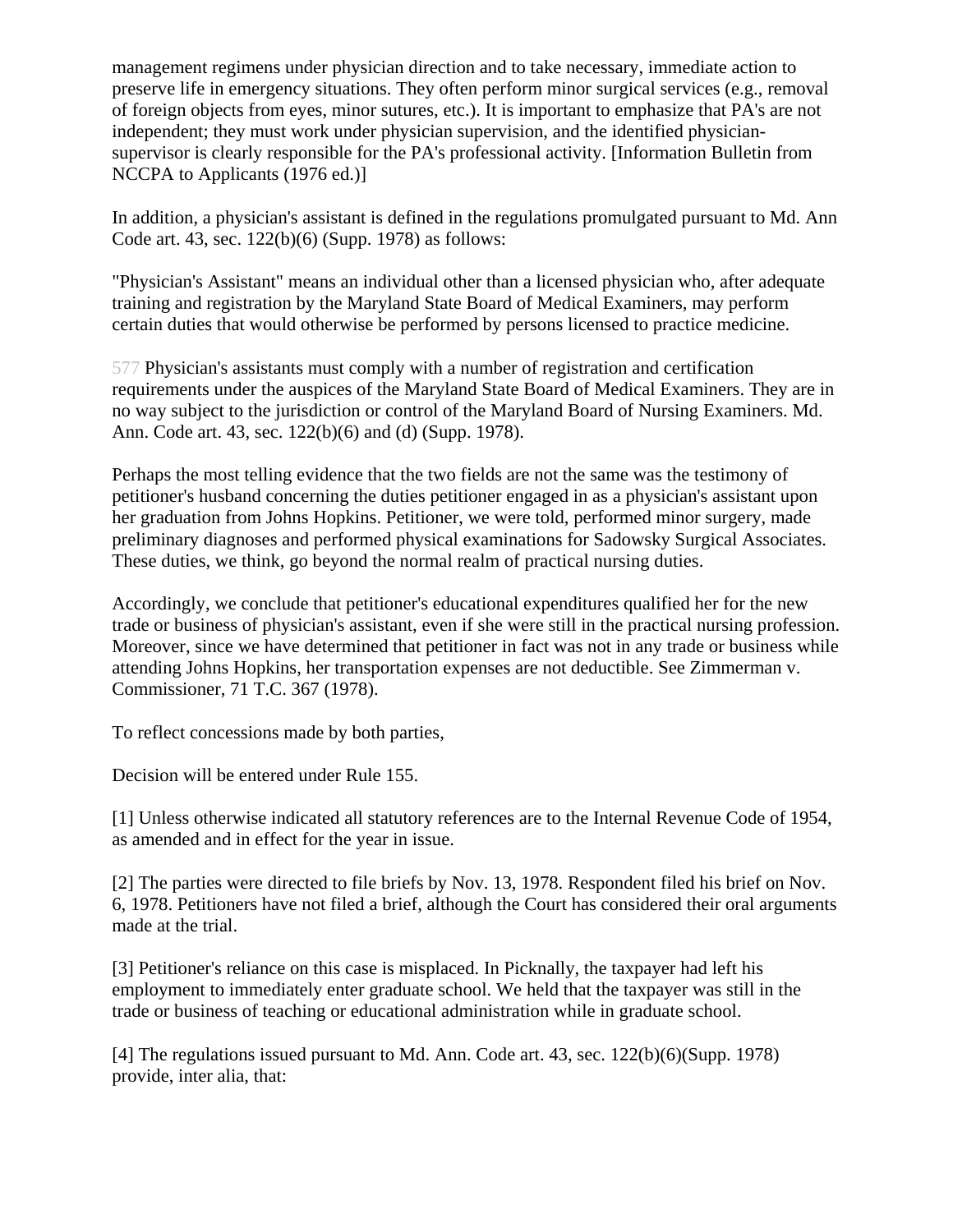#### 10.27.04 Delegation of Duties by a Licensed Physician

Pursuant to the Provisions of Article 43, Section 122(b)(6), Annotated Code of Maryland, an individual other than a licensed physician may perform certain duties which might be construed to be the practice of medicine or surgery in the State of Maryland provided these duties are delegated to him by a licensed physician and that the delegation is in accordance with the regulations of the Maryland State Board of Medical Examiners. It is the desire of the Board of Medical Examiners that the legislative purpose of the statute be implemented in such manner as to provide the maximum in medical services for the benefit of the public consistent with the obligation of the Board to protect the interest of the public and to assure that medical services rendered to the public be of the highest possible quality.

# .01 DEFINITIONS

\* \* \* \* \* \* \*

B. "Applicant" means the trained non-physician who applies to the Maryland State Board of Medical Examiners for approval to be a physician's assistant.

C. "Board" means the Maryland State Board of Medical Examiners.

D. "Supervision" means assignment, direction, regulation, and management of the work of the physician's assistant by the physician, consistent with the highest standard and quality of medical care.

E. "National Board Certified Applicant" means any person who successfully completes the examination for Physician's Assistant given by the National Board of Medical Examiners or any other national certifying board recognized by the Board and who applies to the Board for registration as a Physician's Assistant.

F. "Non-Certified Applicant" means any person who, by reason of his or her training, skill, experience, or background may be qualified to perform certain delegated duties but who may not have taken or successfully completed the examination for Physician's Assistant given by the National Board of Medical Examiners, or such other national certifying board recognized by the Board, and who shall apply to the Board for registration as a Physician's Assistant.

\* \* \* \* \* \* \*

# .02 PROHIBITED DELEGATION

The delegation by a licensed physician of a duty which constitutes the practice of medicine or surgery is forbidden, except in accordance with these regulations.

# .03 CERTIFICATION

\* \* \* \* \* \* \*

(1) All applicants shall be at least 18 years of age.